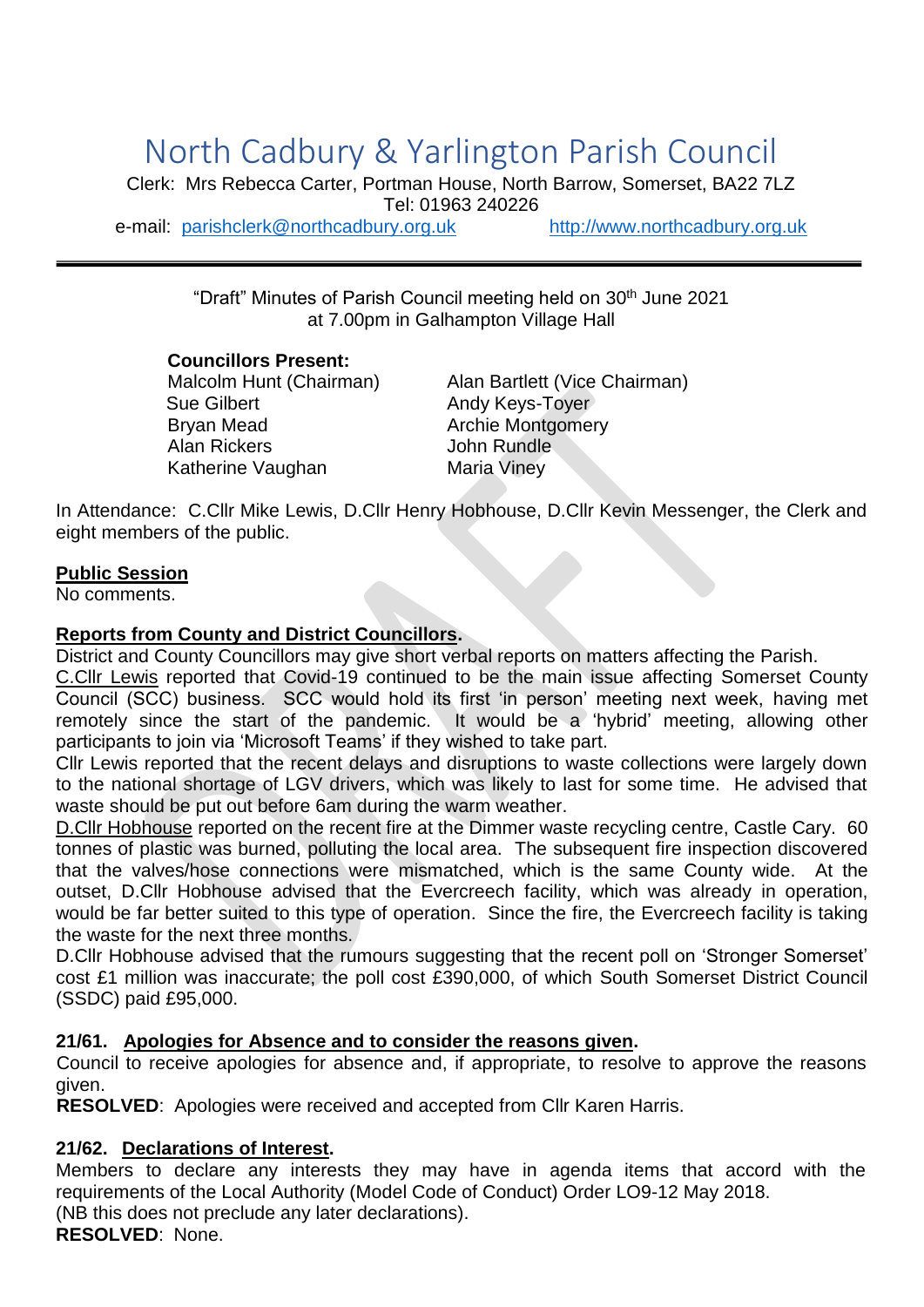# **21/63. Minutes.**

To approve the Minutes of the Annual Parish Council and ordinary meetings held on Wednesday 5<sup>th</sup> May 2021.

**RESOLVED**: The minutes were confirmed as a true record and signed by the Chairman.

# **21/64. Vacancy on the Parish Council**

To consider applications received and conduct vote to fill casual vacancy on the Parish Council by co-option.

**RESOLVED**: There was one eligible candidate for the vacancy, Ms Maria Viney. The PC voted unanimously in favour of Ms Viney who was co-opted onto the PC and signed her Declaration of Acceptance of Office.

## **21/65. Planning.**

a. **PA 21/01455/OUT** – Outline application with all matters reserved except access for up to 81 dwellings, a new access road, a new junction on to the A359, open space, school parking and drop off, landscaping and associated works.

Councillors to discuss progress report on collating information to submit in response to the outline application.

The Chairman advised that the deadline for public comment was the 10<sup>th</sup> July 2021. The PC would hold an onsite meeting at 2.00pm on 13<sup>th</sup> July 2021, after which it will draft its formal response to SSDC for submission prior to the PC deadline of  $20<sup>th</sup>$  July. At present, the PC noted that there were in excess of 200 comments online against the application and none in support. The Chairman commented that there were many very good and authoritative responses submitted by members of the public.

## b. SSDC Decisions.

i. **PA 21/01013/LBC** – Internal alterations to partitions, removal of modern fireplace infills to restore inglenooks and replacement of doors at 5 Woolston Road, North Cadbury - **APPROVED**.

ii. **PA 20/03739/HOU & 20/03740/LBC** – Erect store at North Cadbury Court, Woolston Road, North Cadbury – **APPROVED**.

iii. **PA 20/03721/HOU & 20/03722/LBC** - Erection of first floor extension to dwelling and conversion of existing detached garage to provide ancillary accommodation to the property at Pin Lane Cottage, Crockers Hill, Yarlington – **REFUSED**.

# **21/66. North Cadbury and Yarlington Neighbourhood Plan Working Group (NPWG).**

Councillors to consider and approve the draft Neighbourhood Plan.

Cllr Keys-Toyer gave the following report on behalf of the WG:

"Meetings: We have had a full meeting 15<sup>th</sup> June and a subgroup meeting 18<sup>th</sup> June, plus many others.

**Work Load:** We have finished the Draft Plan and are submitting it to the PC for consideration.

# **Next Step: Approval from PC to proceed**

**Pre-submission Consultation with Residents and Stakeholders:** This has to take six weeks [commencing 12<sup>th</sup> July and ending 28<sup>th</sup> August] and involves a mail drop of pamphlet, posters, newsletters etc. via available media. The Draft plan will be available to view and download on the NP Website and there will be a number of hard copies available to view at key sites. Village Hall events will take place at North Cadbury, Galhampton and Yarlington.

Galhampton Tues  $10^{th}$ . Aug.  $6.00 - 8.00$ 

North Cadbury Wed  $11^{th}$ . Aug.  $3.00 - 8.00$ 

Yarlington Thurs  $12<sup>th</sup>$ . Aug.  $6.00 - 8.00$ 

# **Post-consultation review and amendments**

**Finalise evidence**, Basic Conditions Statement and Consultation Statement.

**Seek PC approval** of the draft for submission.

**Submission to Local Planning Authority."**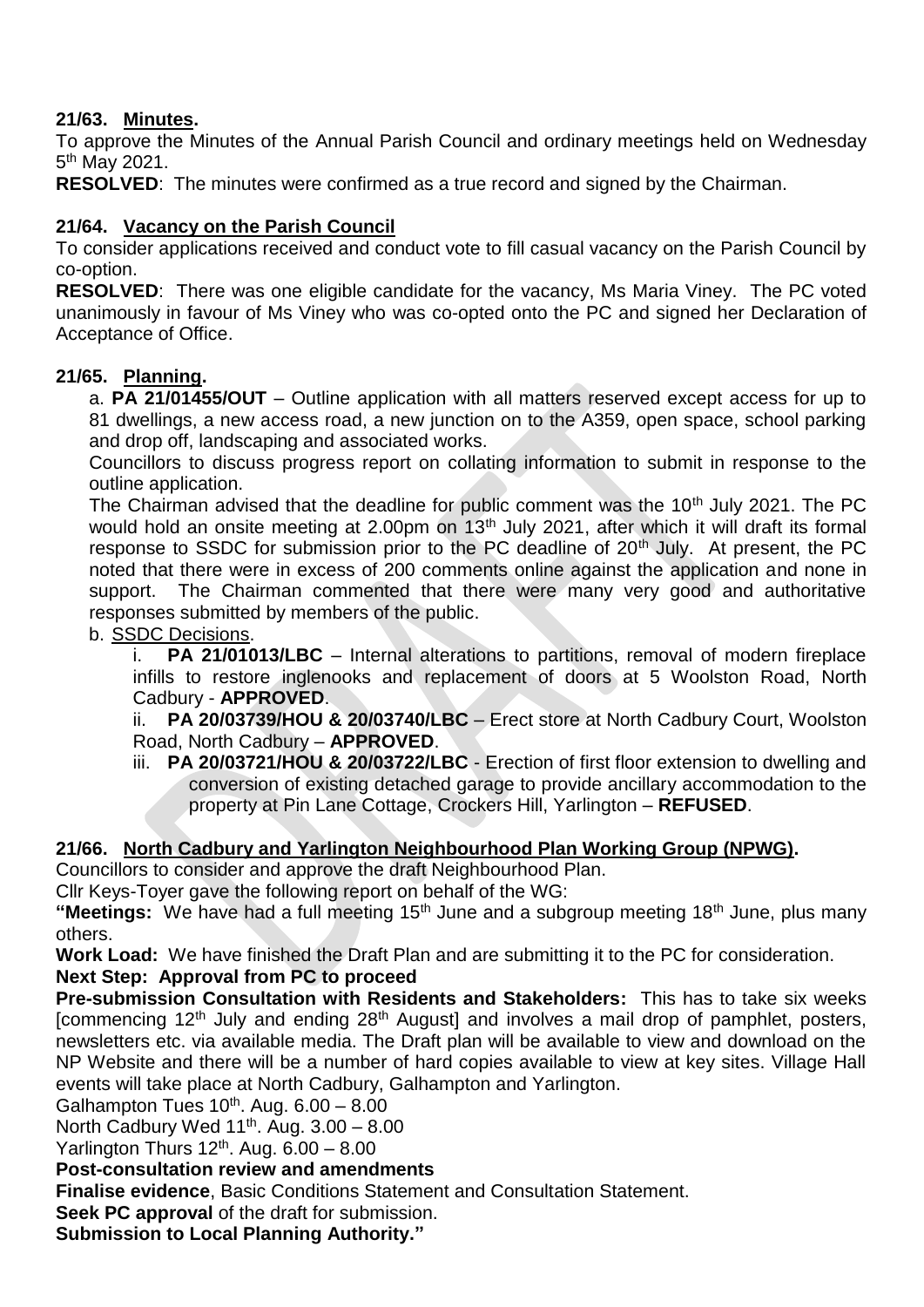The NPWG reported that since the submission of the draft plan to the PC for approval, they had been notified that one section of the plan required re-balancing in terms of housing stock, which was not a major change.

**RESOLUTION**: The PC unanimously approved the plan in principle and would convene an extraordinary meeting of the council (date to be agreed) to approve the final amendment.

# **21/67. Highways and Rights of Way (RoW) Report.**

a. PC Representatives to provide progress reports.

**RESOLVED**: Cllr Vaughan presented her report, which can be found at Attachment 1. Following a brief discussion the Clerk agreed to clarify the signage recently erected to prevent motorised vehicles accessing Restricted Byway 19/105, which was queried.

Cllr Rundle had nothing significant to report since his last report in April as little work had been carried out other than minor pothole repairs. However, North Cadbury School had been informed that, as part of the programme to implement advisory 20 miles per hour speed limits outside schools during the next 2 years, the school had been assessed and prioritised for implementation due to a previously identified need for enhanced provision, above and beyond warning signs alone. The advisory limit would be enabled by 'flashing wigwags', which are usually timed to coincide with school entry and exit times. The School and PC were initially consulted on the scheme in 2015/16 and gave their support. Cllr Rundle was also keen to see the Keep Clear Zone extended across the gap in front of the school, especially now that parking for teachers was provided behind the school. Mrs Thompson, Headteacher was happy for it to be extended, therefore, he would take the matter forward.

# **21/68. Finance.**

a. To authorise the Clerk to carry out money transfers between the Council's Lloyds Business Bank Instant and Treasurers Accounts for FY 2021/22.

**RESOLVED**: Approved unanimously.

b. To consider expanding the website to include a section dedicated to planning applications for a cost of  $£75 + VAT$ .

**RESOLVED**: Approved unanimously.

c. To further expand the website to include the circular walks as considered and agreed from grant funds received £75 + VAT.

**RESOLVED**: Approved unanimously.

# d. **Balance of the Councils Bank Account & Bank reconciliation**.

To report on Council's Bank Account.

**RESOLVED**: The Clerk previously circulated the PC Accounts which were received and approved.

# e. **Accounts for payment**

To review and approve a schedule of items of expenditure:

| North Cadbury Playing Field Maintenance Grant             | £2,001.50 |
|-----------------------------------------------------------|-----------|
| Churchyard Maintenance Grant - Yarlington PCC             | £500.00   |
| St Margaret's Hospice S137 Grant                          | £250.00   |
| WesternWeb Ltd. website hosting & photo gallery           | £204.00   |
| Signs Made Here Ltd. - Circular Walks Project             | £160.00   |
| Hardware for Circular Walks Project - Cllr S Gilbert      | £125.24   |
| Local Council Services - S Pritchard Internal Auditor Fee | £60.00    |
| <b>Clerk's Expenses</b>                                   | £33.15    |
|                                                           |           |

**RESOLVED:** Items of expenditure approved unanimously.

### **21/69. Annual Receipts and Payments and Internal Auditor Report 2020/21**.

To agree the Annual Receipts and Payments Accounts and receive the Annual Internal Audit report.

**RESOLVED**: The Annual Receipts and Payments Accounts were approved.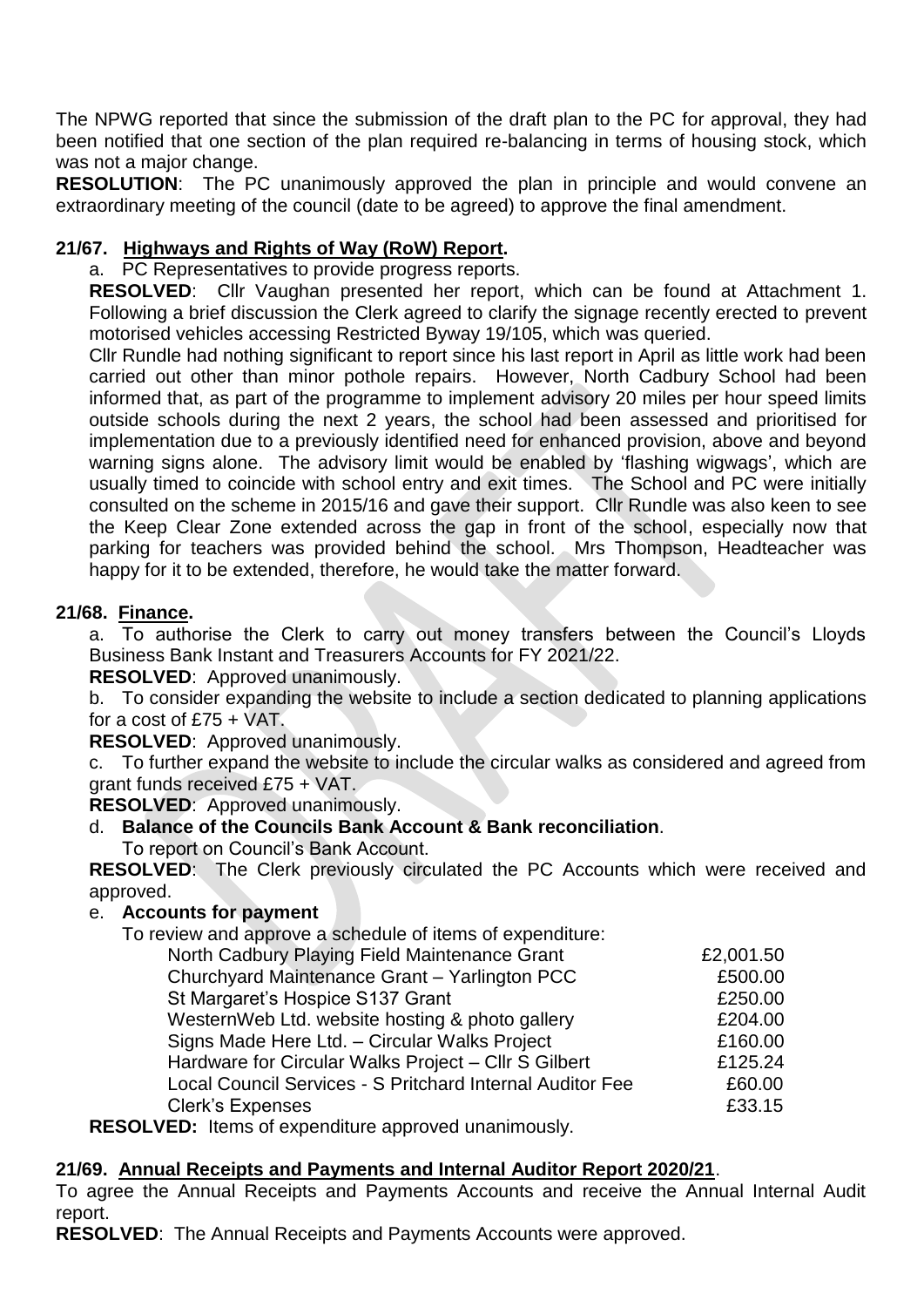The Annual Internal Report, carried out by Mr S Pritchard, was received with observations noted and agreed. One area of particular note was the provision of churchyard maintenance grants. The Clerk previously circulated the National Association of Local Council's (NALC) L01-18 – Financial Assistance to the Church, to all councillors for consideration prior to the meeting. There followed a full discussion on churchyard maintenance grants.

**RESOLVED**: Councillors, having weighed up the risks and benefits, agreed unanimously to continue to provide churchyard maintenance grants as they considered the churchyards to be community assets, which were also identified as local green space in the emerging Neighbourhood Plan.

## **21/70. Section 1 – Annual Governance Statement 2020/21.**

To consider and approve Section 1 of the Annual Governance and Accountability Return (AGAR) 2020/21.

**RESOLVED**: The Annual Governance Statement was considered and approved.

### **21/71. Section 2 – Accounting Statements 2020/21**.

To consider and approve AGAR Section 2. **RESOLVED**: The Accounting Statements were considered and approved.

#### **21/72. Signing of the Annual Governance and Accounting Statements 2020/21**.

Following approval, Chairman and Clerk to sign the Annual Governance Statement and Chairman to sign the Accounting Statements for 2020/21.

**RESOLVED**: Following approval at items 21/70 and 21/71 the Chairman and Clerk signed the respective Governance and Accounting Statements.

#### **21/73. To set the commencement date for the Exercise of Public Rights 2020/21**.

Responsible Financial Officer (RFO) to set the date and publish the details of the arrangements for the exercise of public rights.

**RESOLVED:** The Clerk, as RFO, set the date for the exercise of public rights to commence on 1<sup>st</sup> July 2021 and end on 11th August 2021, which would be published on the parish website.

### **21/74. Items for Report and Future Business**

a. Cllr Mead reported that Yarlington Village Hall was connected to superfast fibre broadband at a cost of £750 plus a notional rental fee with Wessex Internet.

b. Cllr Keys-Toyer commented on the recently circulated SSDC 'Get Sussed' Environment newsletter in which it was promoting volunteers to conduct local environmental surveys. As the quality of rivers such as the River Cam was a concern to many, he suggested that a community project could be set up to survey the local rivers.

c. Cllr Montgomery advised that many people are unaware of just how bad the situation is with smaller municipal wastewater treatment works, which dump raw sewage into rivers after extreme weather, such as torrential rain and when they are operating at full capacity. Such instances were documented at the North Cadbury plant and can be accessed. The legislation appears somewhat hypocritical when the farming community have to adhere to strict regulations.

Next meeting: to be held on Thursday 22<sup>nd</sup> July 2021 at 7.00pm in Galhampton Village Hall.

There being no further business, the meeting closed at 8.35pm.

Signed ………………………………………….. Dated ………………………….

Chairman